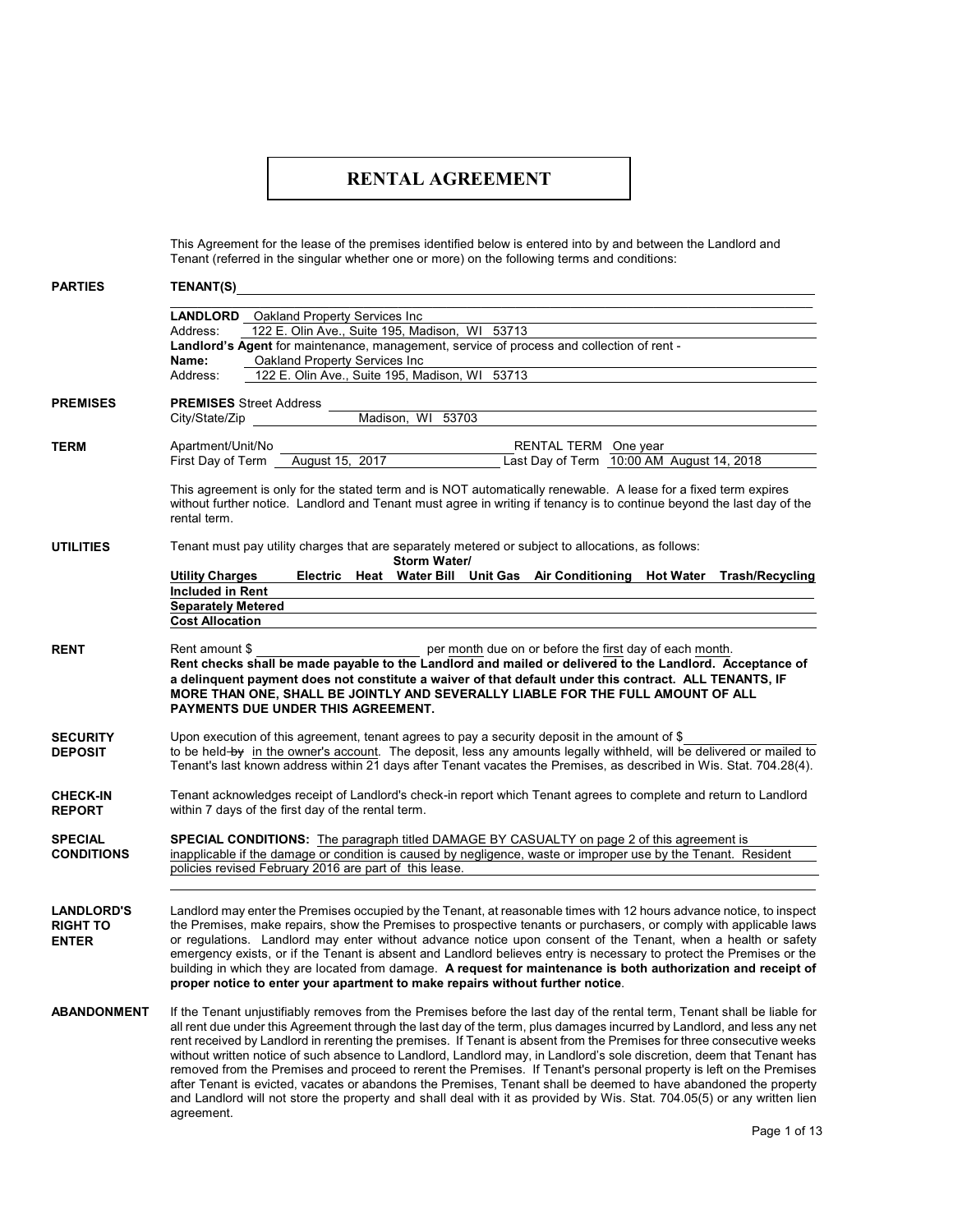| <b>TENANT RULES</b><br><b>&amp; OBLIGATIONS</b><br><b>USE</b> | During the lease term, as a condition of Tenant's continuing right to use and occupy the Premises, Tenant agrees<br>and promises, unless Landlord otherwise provides in writing, as follows:<br>1. To use the Premises for residential purposes only for Tenant and Tenant's immediate family.<br>2. To NOT make or permit use of the Premises for any unlawful purpose or any purpose that will injure the<br>reputation of the Premises or the building of which they are a part.<br>3. To NOT use or keep in or about the Premises anything that would adversely affect coverage of the Premises or<br>the building of which they are a part under a standard fire or extended insurance policy.<br>4. To NOT make excessive noise or engage in activities which unduly disturb neighbors or other tenants in the<br>building in which the Premises are located. |                                                                                                                                                                                                                                                                                                                                                                                                                                                                                                                                                                                                                                                         |                                                                                                       |       |  |  |
|---------------------------------------------------------------|---------------------------------------------------------------------------------------------------------------------------------------------------------------------------------------------------------------------------------------------------------------------------------------------------------------------------------------------------------------------------------------------------------------------------------------------------------------------------------------------------------------------------------------------------------------------------------------------------------------------------------------------------------------------------------------------------------------------------------------------------------------------------------------------------------------------------------------------------------------------|---------------------------------------------------------------------------------------------------------------------------------------------------------------------------------------------------------------------------------------------------------------------------------------------------------------------------------------------------------------------------------------------------------------------------------------------------------------------------------------------------------------------------------------------------------------------------------------------------------------------------------------------------------|-------------------------------------------------------------------------------------------------------|-------|--|--|
| <b>PETS</b>                                                   |                                                                                                                                                                                                                                                                                                                                                                                                                                                                                                                                                                                                                                                                                                                                                                                                                                                                     | 5. To NOT permit in or about the Premises any pet unless specifically authorized by Landlord in writing.<br>6. To obey all lawful orders, rules and regulations of all governmental authorities and, if a condominium, any<br>condominium association with authority over the premises.                                                                                                                                                                                                                                                                                                                                                                 |                                                                                                       |       |  |  |
| <b>MAINTENANCE</b>                                            |                                                                                                                                                                                                                                                                                                                                                                                                                                                                                                                                                                                                                                                                                                                                                                                                                                                                     | 7. To keep the Premises in clean and tenantable condition and in as good repair as on the first day of the lease<br>term, normal wear and tear excepted.<br>8. To maintain a reasonable amount of heat in cold weather to prevent damages to the Premises, and if damage<br>results from Tenant's failure to maintain a reasonable amount of heat, Tenant shall be liable for this damage.                                                                                                                                                                                                                                                              |                                                                                                       |       |  |  |
| <b>IMPROVEMENTS</b>                                           |                                                                                                                                                                                                                                                                                                                                                                                                                                                                                                                                                                                                                                                                                                                                                                                                                                                                     | 9. Unless Tenant has received specific written consent from Landlord, to NOT do or permit any of the following:<br>A. Paint upon, attach, exhibit or display in or about the Premises any sign or placard.<br>B. Alter or redecorate the Premises.<br>C. Drive nails, tacks and screws or apply other fasteners on or into any wall, ceiling, floor or woodwork of the<br>Premises except that small nails may be used to fix items to walls.<br>D. Attach or affix anything to the exterior of the Premises or the building in which it is located.                                                                                                    |                                                                                                       |       |  |  |
| <b>GUESTS</b><br><b>NEGLIGENCE</b>                            |                                                                                                                                                                                                                                                                                                                                                                                                                                                                                                                                                                                                                                                                                                                                                                                                                                                                     | 10. To NOT permit any quest or invitee to reside in the premises without prior written consent of Landlord.<br>11. To be responsible for all acts of negligence or breaches of this agreement by Tenant and Tenant's guests and<br>invitees, and to be responsible for any resulting property damage or injury.<br>12. To NOT assign this Agreement not sublet the Premises or any part thereof without the prior written consent of<br>Landlord. If Landlord permits an assignment or sublease, such permission shall in no way relieve Tenant of                                                                                                      |                                                                                                       |       |  |  |
| <b>VACATION OF</b><br><b>PREMISES</b>                         |                                                                                                                                                                                                                                                                                                                                                                                                                                                                                                                                                                                                                                                                                                                                                                                                                                                                     | Tenant's liability under this Agreement.<br>13. To vacate the Premises at the end of the term, and immediately deliver keys, garage door openers, parking<br>permits, etc, and the Tenant's forwarding address to the Landlord.                                                                                                                                                                                                                                                                                                                                                                                                                         |                                                                                                       |       |  |  |
| <b>RULES</b>                                                  | agreement.                                                                                                                                                                                                                                                                                                                                                                                                                                                                                                                                                                                                                                                                                                                                                                                                                                                          | Landlord may make additional reasonable rules governing the use and occupancy of the Premises and the building<br>in which they are located. Tenant acknowledges the rules stated above, and acknowledges receipt of any additional<br>rules prior to the signing of this agreement. Any failure by Tenant to comply with the rules is a breach of this                                                                                                                                                                                                                                                                                                 |                                                                                                       |       |  |  |
| <b>DAMAGE BY</b><br><b>CASUALTY</b>                           |                                                                                                                                                                                                                                                                                                                                                                                                                                                                                                                                                                                                                                                                                                                                                                                                                                                                     | If the Premises are damaged by fire or other casualty to a degree that renders them untenantable, Tenant may<br>move out unless Landlord promptly proceeds to repair and rebuild. Tenant may move out if the repair work causes<br>undue hardship. If Tenant remains; rent abates to the extent Tenant is deprived of normal full use of the Premises,<br>until the Premises are restored. If repairs are not made, this Agreement shall terminate. If Premises are damaged<br>to a degree which does not render them untenantable, Landlord shall repair them as soon as reasonably possible.<br>See special conditions on Page one of this agreement. |                                                                                                       |       |  |  |
| <b>CODE</b><br><b>VIOLATIONS</b>                              |                                                                                                                                                                                                                                                                                                                                                                                                                                                                                                                                                                                                                                                                                                                                                                                                                                                                     | The Premises and the building of which they are part are NOT currently cited for uncorrected building or housing<br>code violations that provide a significant threat to health or safety unless a copy of any such notices of uncorrected<br>code violations are attached to this agreement.                                                                                                                                                                                                                                                                                                                                                           |                                                                                                       |       |  |  |
| <b>CONDITIONS</b><br><b>AFFECTING</b><br><b>HABITABILITY</b>  | The Premises do NOT contain any of the following conditions adversely affecting habitability unless listed under<br>Special Conditions: No hot or cold running water, plumbing or sewage disposal facilities not in good working order,<br>unsafe or inadequate heating facilities (incapable of maintaining at least 67 degrees F in living areas), no electricity,<br>electrical wiring or components not in safe operating condition, or structural or other conditions that are substantially<br>hazardous to health or safety.                                                                                                                                                                                                                                                                                                                                 |                                                                                                                                                                                                                                                                                                                                                                                                                                                                                                                                                                                                                                                         |                                                                                                       |       |  |  |
| <b>SMOKE</b><br><b>DETECTOR</b><br><b>NOTICE</b>              | Wisconsin law requires that the Landlord maintain any smoke detectors located in any building common<br>areas. State law further requires that THE TENANT MUST EITHER MAINTAIN ANY SMOKE DETECTOR ON<br>THE PREMISES. OR GIVE LANDLORD WRITTEN NOTICE WHENEVER A SMOKE DETECTOR ON THE<br>PREMISES IS NOT FUNCTIONAL. The Landlord shall provide, within five days of receipt of any such notice,<br>any maintenance necessary to make that smoke detector functional. MAINTENANCE SHALL INCLUDE THE<br><b>PROVISION OF NEW BATTERIES, AS NEEDED.</b>                                                                                                                                                                                                                                                                                                               |                                                                                                                                                                                                                                                                                                                                                                                                                                                                                                                                                                                                                                                         |                                                                                                       |       |  |  |
| <b>AGENCY</b><br><b>NOTICE</b>                                | Tenant understands that any property manager, rental agent or employees thereof are representing the Landlord's<br>interests and owe duties of loyalty and faithfulness to the Landlord. They also are, however, obligated to treat all<br>parties fairly and in accordance with fair housing and other applicable laws and standards.                                                                                                                                                                                                                                                                                                                                                                                                                                                                                                                              |                                                                                                                                                                                                                                                                                                                                                                                                                                                                                                                                                                                                                                                         |                                                                                                       |       |  |  |
|                                                               |                                                                                                                                                                                                                                                                                                                                                                                                                                                                                                                                                                                                                                                                                                                                                                                                                                                                     |                                                                                                                                                                                                                                                                                                                                                                                                                                                                                                                                                                                                                                                         | Attachments checked below are attached to this Rental Agreement and incorporated herein by reference. |       |  |  |
|                                                               | Attachment                                                                                                                                                                                                                                                                                                                                                                                                                                                                                                                                                                                                                                                                                                                                                                                                                                                          | Check                                                                                                                                                                                                                                                                                                                                                                                                                                                                                                                                                                                                                                                   | Attachment                                                                                            | Check |  |  |
|                                                               | Guarantee/Renewal/Assignment/Sublease                                                                                                                                                                                                                                                                                                                                                                                                                                                                                                                                                                                                                                                                                                                                                                                                                               |                                                                                                                                                                                                                                                                                                                                                                                                                                                                                                                                                                                                                                                         | <b>Nonstandard Rental Provisions</b>                                                                  | Χ     |  |  |
|                                                               | Residence Policies revised Feb 2016                                                                                                                                                                                                                                                                                                                                                                                                                                                                                                                                                                                                                                                                                                                                                                                                                                 | X                                                                                                                                                                                                                                                                                                                                                                                                                                                                                                                                                                                                                                                       | Code Violations                                                                                       |       |  |  |
|                                                               | Lead-Based Paint Disclosure & Pamphlet                                                                                                                                                                                                                                                                                                                                                                                                                                                                                                                                                                                                                                                                                                                                                                                                                              | X                                                                                                                                                                                                                                                                                                                                                                                                                                                                                                                                                                                                                                                       | Other:                                                                                                |       |  |  |

IN WITNESS WHEREOF, the parties have executed this Rental Agreement on LANDLORD **TENANTS** TENANTS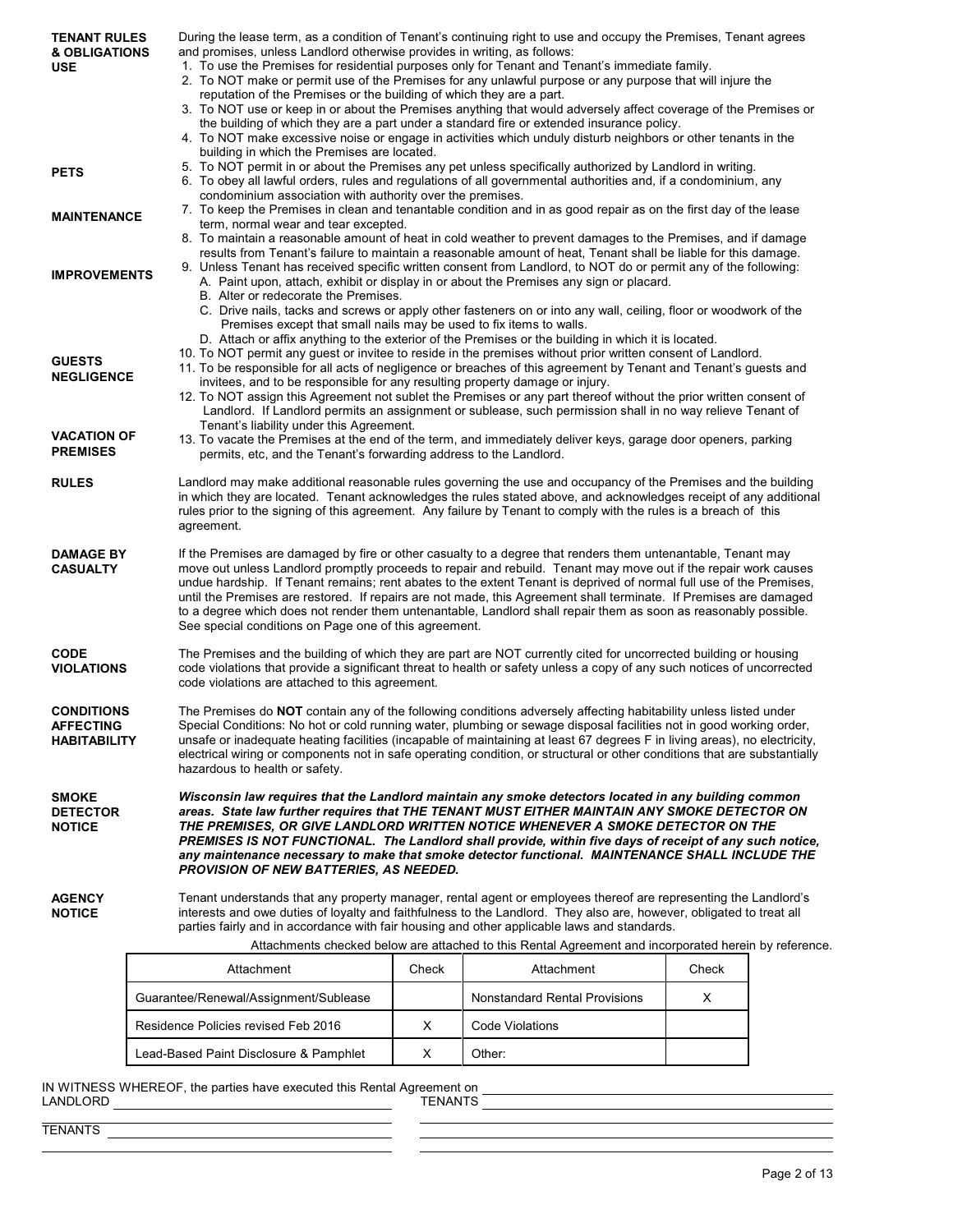# Oakland Property Services Inc LEASE ADDENDUM

I acknowledge receipt of a check-in form and understand that it must be returned to the office within seven days of my move in date. This form will be kept on file and used as a comparison at move out.

I acknowledge receipt of the Residence Policies set forth by Oakland Property Services Inc dated Feb 2016

I acknowledge receipt of applicable recycling rules and instructions.

I acknowledge receipt of \_\_\_\_ common entrance \_\_\_\_ apartment \_\_\_\_ mailbox keys \_\_\_\_\_\_\_ garage door opener for my residence. All keys and openers will be returned at the expiration of this lease. In case of failure to return any of these keys or openers, I will be responsible for all costs associated with rekeying locks and replacing openers.

Residents of the address listed below are responsible in the following areas:

Yes No (1) SNOW REMOVAL: After a snowfall, the city sidewalks must be shoveled as well as the entries and exits to and from the building. Resident will be held liable for any citation or fines imposed for delinquent snow removal.

Yes No (2) TRASH REMOVAL: Madison ordinance 10.18 (1)(6) states trash containers must be kept at rear of building except when they are at curb for pick up. Containers are not to be placed at curb more than 12 hours prior to pick up date and must be removed no later than 24 hours after pick up. Resident is responsible to know pick-up dates. Resident may obtain these dates from the City Streets Dept. If resident fails to take out trash or return trash cans, an Oakland Property Services Inc. employee will do so at the cost of the resident. Any citations issued for the above are also resident's responsibility. Any extra charges for disposal of the resident's appliances, electronics, etc. are also the resident's responsibility.

Yes No (3) LAWN MAINTENANCE: Residents are responsible for keeping the grass cut, flower and other beds clear of weeds, and all lawn and parking areas free of litter and clutter. Any citations issued for failure to cut grass will be the responsibility of the resident.

Address:

Madison, WI 53703

Lease Term: August 15, 2017 to 10:00 AM August 14, 2018

|                                                                                                                            | Date <u>_______________</u> |
|----------------------------------------------------------------------------------------------------------------------------|-----------------------------|
|                                                                                                                            |                             |
|                                                                                                                            |                             |
|                                                                                                                            |                             |
|                                                                                                                            |                             |
|                                                                                                                            |                             |
|                                                                                                                            |                             |
| Owner/Agent<br><u> 1989 - Johann Harry Barn, mars ar breist fan de Fryske kommunent (</u><br>Ookland Dronochy Comicac Inc. |                             |

Oakland Property Services Inc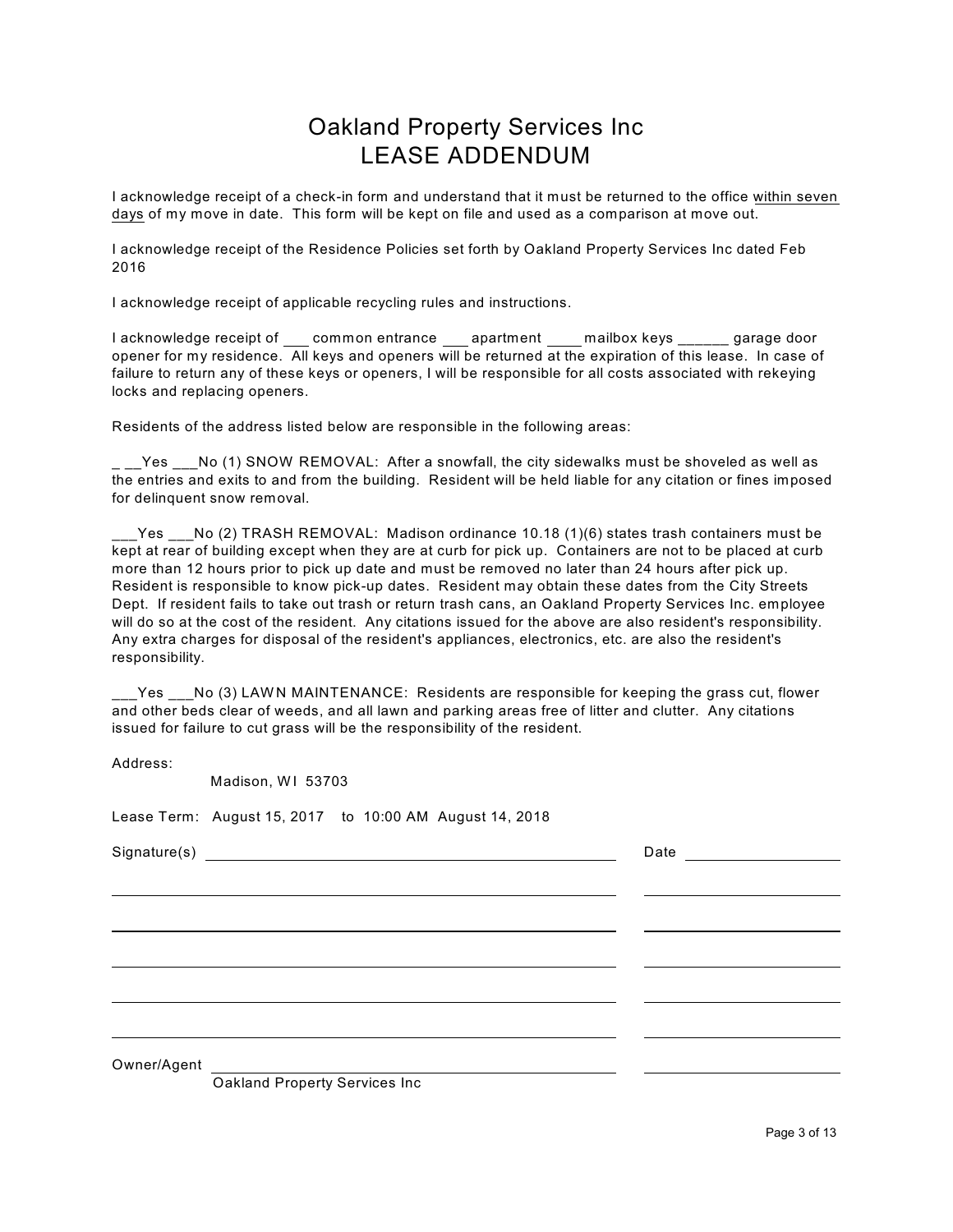# NONSTANDARD RENTAL PROVISIONS

## A. SECURITY DEPOSIT DEDUCTIONS

In addition to the standard security deposit deductions allowable under ATCP 134.06, the landlord may deduct the following items from the security deposit, if not paid by tenant(s) by the end of the tenancy:

**Initials** 

- 1. Mitigation costs allowable under Chapter 704 of the Wisconsin Statutes, including, but not limited to, advertising costs, rental commissions, sublet fees and/or showing fees.
- 2. Charges for rekeying, changing locks or replacing keys if all keys are not returned at the end of the tenancy; charges for replacement keys and/or rekeying during the term of the tenancy, as a result of the loss of keys by tenant(s) or other circumstances caused or created by tenant(s).
- 3. Cost of replacing any garage door opener or other access card issued by the landlord and not returned by the tenant(s), and/or the cost of recoding any access mechanism.
- 4. Bank fees for checks returned NSF or Account Closed, unpaid late fees, unpaid parking rent or storage locker fees .
- 5. Repayment of promotional offers or rental incentives.
- 6. Floor and carpet cleaning above normal wear and tear, especially if floor or carpet contains pet urine stains or odors, and or food and beverage stains.

### B. ENTRY INTO LEASED PREMISES

A landlord may enter a tenant's dwelling unit at reasonable times, without advance notice to tenant, to investigate or correct a situation or circumstance that adversely affects the premises or other tenants.

### C. ACKNOWLEDGMENT

Tenants acknowledge receipt of check-in/out form, the pamphlet "Protect Your Family From Lead In Your Home".

The undersigned have read and understand the Nonstandard Rental Provisions stated above. Tenant(s) acknowledge(s) that the initials next to each paragraph confirm that the landlord has identified each of the above provisions with Tenant(s).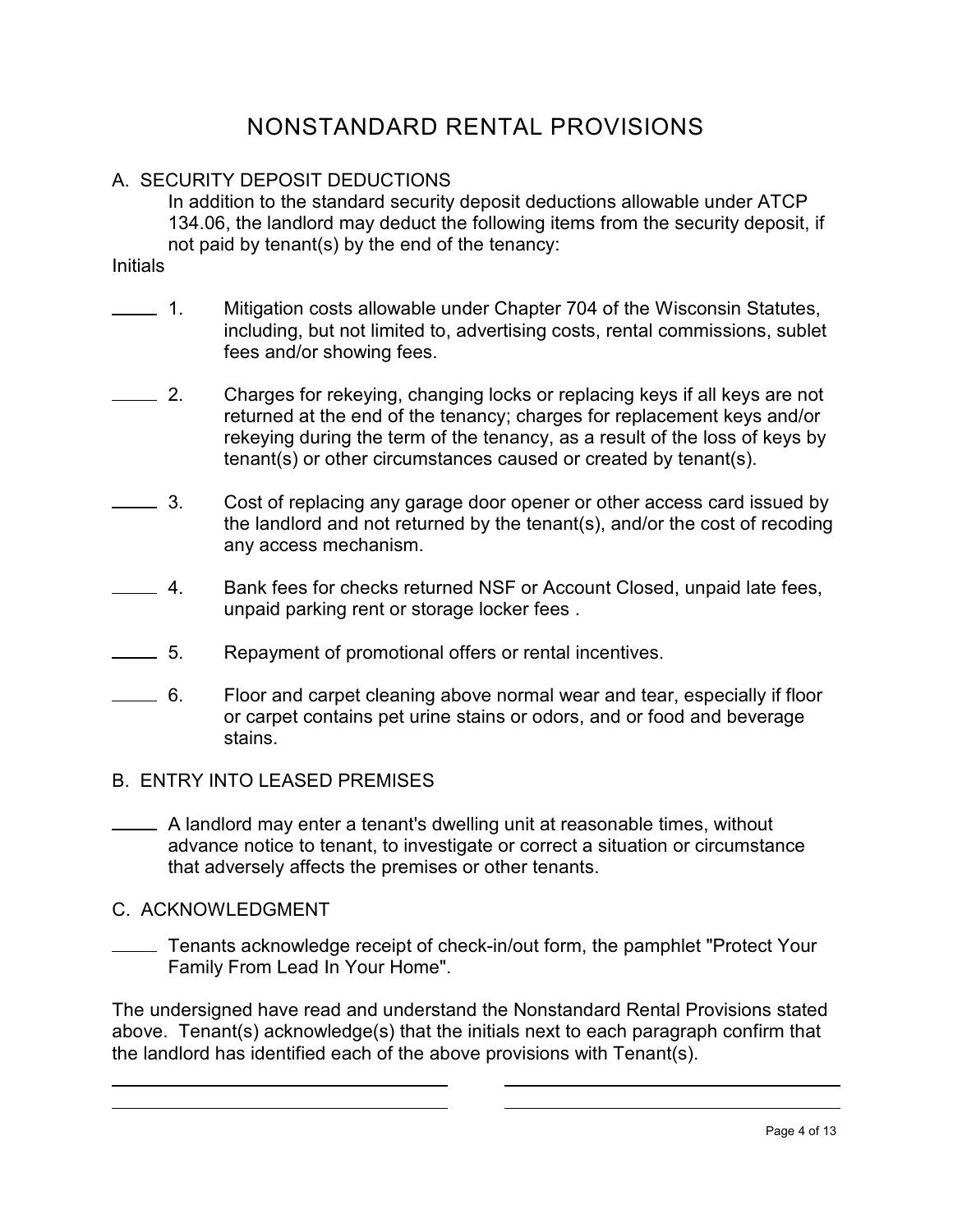### **Oakland Property Services Inc RESIDENCE POLICIES**

W elcome to your home. Oakland Property Services Inc strives to maintain your new home in excellent condition and to provide prompt and efficient service at all times. In return, we ask that you observe the following policies.

#### **OAKLAND PROPERTY SERVICES INC OFFICE 257-1000**

Our office is located at 122 E. Olin Ave., Suite 195, Madison, WI 53713. Office hours are 8:00 a.m. to 5:00 p.m. Monday through Friday.

#### **EMERGENCY MAINTENANCE 257-1000 AFTER HOURS CALL 258-0132**

In the event of a maintenance emergency such as no heat, no water, frozen pipes, etc. we have staff on call 24 hours a day to serve you. A service technician will be contacted by calling 257-1000 between the hours of 8 a.m. and 5 p.m. After 5 p.m. and before 8 a.m. please call our answering service at 258-0132.

#### **NON-EMERGENCY MAINTENANCE 257-1000**

You may request non-emergency maintenance by calling 257-1000. If the office is closed and you are leaving a message be sure to state the address, the nature of the problem and leave a phone number where we can reach you during working hours. **A request for maintenance will constitute permission to enter your apartment during the next three working days**.

#### **DAMAGES**

You are responsible for all damages, waste, or neglect requiring repairs beyond normal wear and tear. This includes, but is not limited to clogged drains and toilets, frozen pipes, fires, water damage, broken appliances, carpet damage.

#### **LOCKOUTS**

Residents who lock themselves out should call a locksmith. Residents may not change the locks without written permission. **Residents will be liable for any damages caused by break-ins or attempted break-ins, or vandalism that is not reported to the local police**.

#### **SECURITY DEPOSIT**

Must be paid in full before keys are given. Security deposits cannot be used by the resident as a rent payment. Security deposit refund will be made by one check to all parties to the lease. An alternate distribution arrangement may be requested if signed by all parties

#### **RENT PAYMENTS**

Rent is due and payable on the first day of each month. Payment should not be made in cash. Please use money orders, cashiers check or personal check. Any check returned N.S.F. or otherwise not clearing the bank after initial deposit will be assessed a \$35.00 fee. If a check comes back twice you will be required to pay rent with a money order. IT IS VERY IMPORTANT TO PAY RENT ON TIME. Paying rent after the first day of the month will result in a late payment penalty of \$25.00. Please remember the owner must meet his mortgage and other obligations and cannot do so until all rent receipts are collected.

#### **MOVING INTO YOUR APARTMENT**

**We encourage all residents to obtain renters insurance. Neither the management nor the owner will be held responsible for personal injury or any loss or damage to any personal property kept within or on the leased premises, stored in basements, or in any other area, caused by broken appliances, water leaks or any other cause except Landlord's grossly negligent acts or omissions**. Resident in making use of any such space, does so at his/her own risk and is solely responsible for the safety of his/her possessions from any and all hazards.

No personal property may be stored in any area of the premises outside the apartment unless a specifically designated area is provided by the owner. Do not store items subject to damage from water or dampness in the basement. If personal property is left in any unauthorized area, manager may remove and discard such property without notice. Any flammable materials such as oil, gas, oil based paint, spray paints, etc. are not to be stored in any area. If found they will be removed without notice.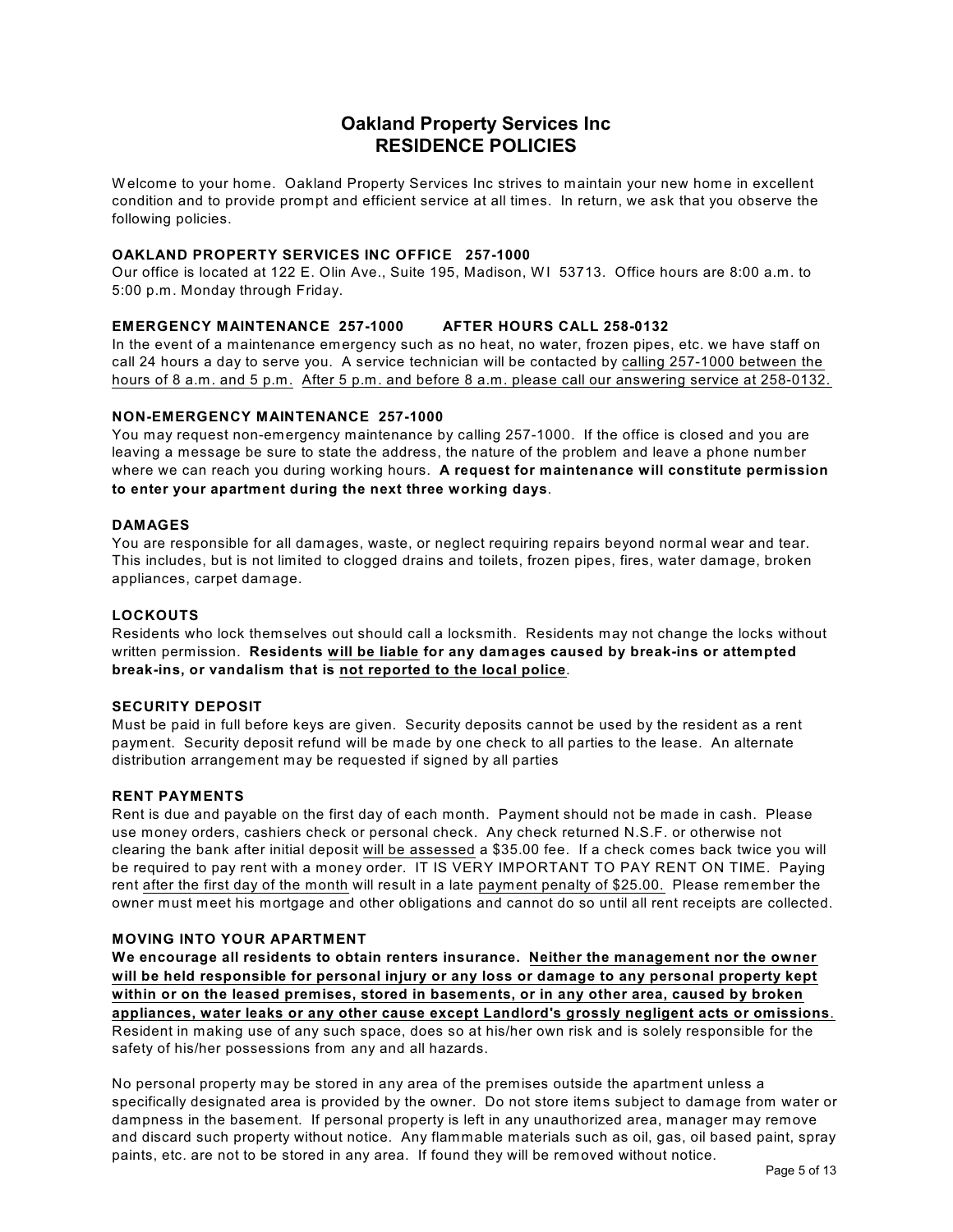#### **CHECK IN FORM**

A check in form is provided to each new resident. You may inspect the dwelling unit and notify us of any pre-existing damages or defects by noting the conditions on the check-in form. The form must be completed, signed and returned within 7 days of move in as stated in your lease. Any items not listed on a check-in form returned within 7 days of move-in shall be presumed in good condition at the time of move-in.

You may also request, in writing, a list of all physical damages or defects charged to the previous tenants security deposit no later than the eighth day of the rental term. We will supply this information within 30 days of receiving the written request, or within 7 days after the previous tenant is notified of the charges, whichever is later. Please remember that damages charged to the prior tenant may have already been repaired.

It is the owner's responsibility to provide windows complete with storms and screens. Upon your move-in, it is your responsibility to note any deficiency or need of repair on the check in form. **Do not remove storm windows or screens from window frames at any time**. **All windows and screens must be in their proper place at checkout**. All costs for replacement of removed windows or screens and damages to windows and screens will be charged to you.

Tenants may not deduct from the rent nor expect to be reimbursed for any purchase or charge to the landlord any supplies, repairs or work done by the tenant or other parties without the landlord's prior written permission. Landlord shall not be responsible for any such costs incurred prior to obtaining such written permission.

All light fixtures will have working bulbs upon move in, these fixtures must have workings bulbs at move out. Non-functioning light bulbs in common areas should be immediately reported to Oakland Property Services Inc.

Trash containers are provided by the owner for all apartments. Separate containers for recyclables are also provided. Upon your move-in, it is your responsibility to note any deficiency in these containers.

#### **ROOMMATES**

Any person of legal age who resides on the premises for a period longer than two days must be authorized by the landlord in writing and be a signed party to the lease. Only signed parties to the lease may obtain or hold keys to the premises, receive mail or have their names on the mail box. Residents cannot add new roommates to the lease without prior permission from the manager. No changes to the lease are allowed if there is a balance due on the account.

#### **RECYCLING**

Oakland Property Services Inc actively promotes recycling at its properties. Convenient facilities are provided. W e encourage all residents to participate in our local recycling programs.

#### **PETS**

No pets are allowed in any apartment without manager's specific written permission. Each unauthorized pet on the premises for any amount of time shall cause the monthly rent to increase \$100 and acceptance of such payment shall not constitute permission to keep the pet on the premises. These pet rules will be strictly enforced.

#### **APPEARANCE**

Porches and balconies shall not be allowed to detract from the appearance of your building. The premises shall not be defaced with signs, advertisements, antennas, etc. The cost of removal of such items shall be incurred by the resident. Porches and balconies are not to be used for storage of any type of motor vehicle, furniture or trash.

Use only small nails for hanging items on the walls. Never use tape, adhesives or glue. **Never nail anything to the woodwork or doors.**

Any items which are the property of the landlord shall not be removed from the unit. This includes screens, storms, draperies, carpet, furniture, appliances, etc. etc. Page 6 of 13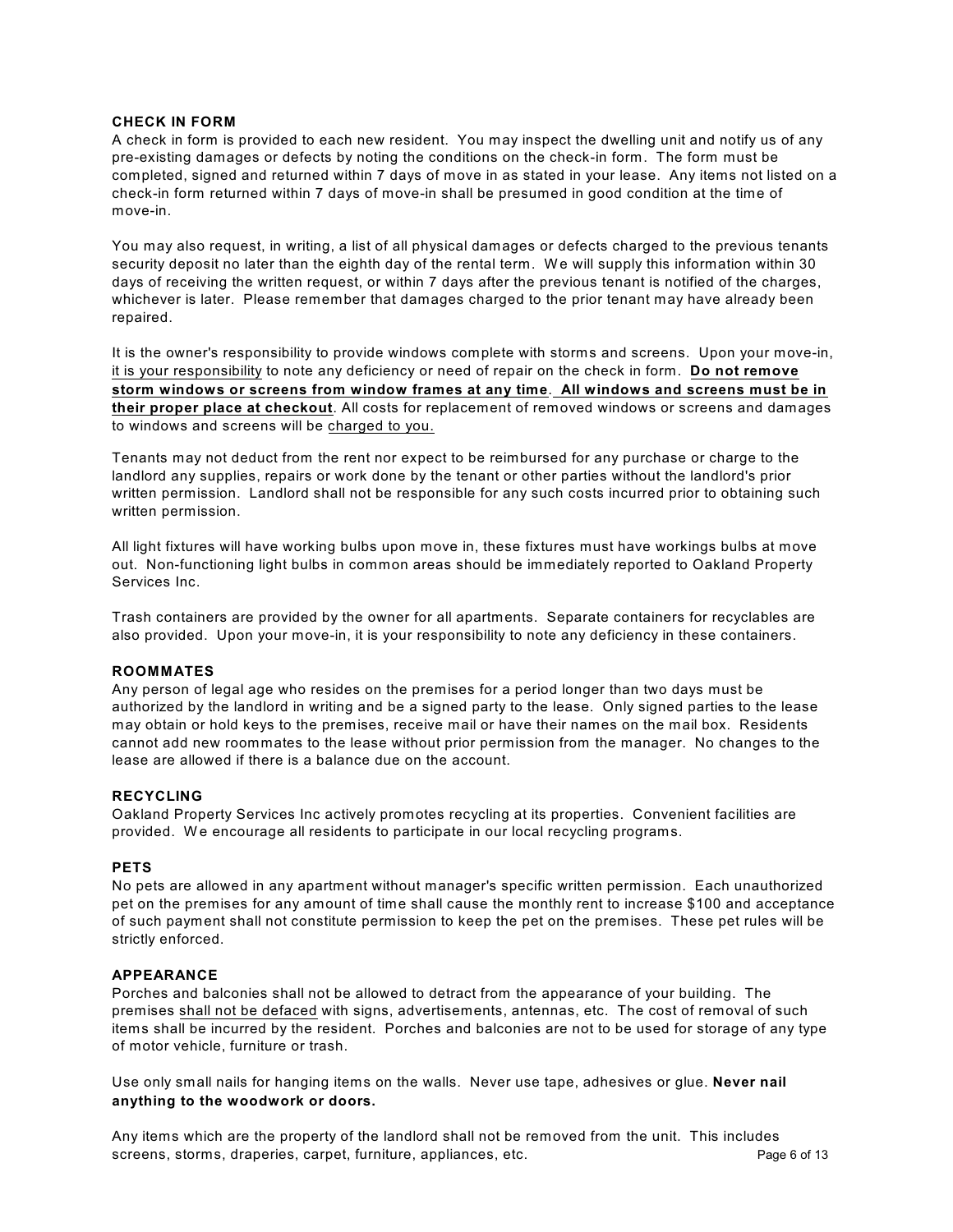#### **PARKING**

Driving and/or parking on the lawn is not permitted. W here parking is assigned you must only park in your assigned space. Vehicles not moved every 48 hours are subject to towing by the police department at the vehicle owner's expense. Resident agrees to abide by the regulations regarding parking as stated in the "parking agreement" if applicable. Parking space may not be leased out by residents for any reason. Recreational vehicles, trailers, boats, snowmobiles, inoperable vehicles and vehicles without valid license plates may not be parked on the premises. Violating vehicles may be ticketed, towed or booted at the vehicle owner's expense and the landlord shall not be held responsible for any damages to such vehicles and/or their contents.

#### **DISTURBANCES**

Any noise or disturbance of any kind which could cause annoyance to other neighbors or residents in the building will not be permitted. You are at all times responsible for the actions and conduct of all guests brought onto the premises. You will be held liable for any property damage or noise disturbance caused by your guests. Please be considerate of your neighbors.

Roofs are not to be used as sundecks or for any other purpose other than that for which they are intended. No resident or guest will be allowed access to any portion of the roof. Landlord will not be held liable for any accidents resulting from gaining access to any roof areas.

The temperature setting on the water heater has been set to ensure that it does not exceed 125 degrees. Residents must not alter the temperature setting of the water heater.

#### **COMMON AREAS**

Residents and their guests are not permitted to loiter or play in the halls, stairways, basements or any other common area. Bicycles and play equipment may not be ridden, used or stored in halls, stairways, basements or any other common area. Any items left unattended in any common area shall be deemed abandoned and may be removed and disposed of without further notice or liability to the landlord.

#### **SUBLET POLICIES**

Any sublet must have written approval of the manager prior to occupancy by new resident. Resident understands and acknowledges that the manager's approval of a sublease shall not release the resident from his/her obligations set forth in the lease. The following items also apply to all sublets:

- 1 The cost and responsibility of finding a party to sublet belongs solely to the resident. Resident will be charged for advertising costs and an hourly charge to show and sublet apartment.
- 2. The new party under a sublet will not pay a security deposit to Oakland. The deposit will be accounted for to either the sublessor or sublessee, as designated in the sublet agreement, at the completion of the lease providing the unit is left in as good or better condition than stated on the check in sheet.
- 3. The new party under the sublet must submit a completed application for residence and receive approval from the manager before occupying the apartment.
- 4. The sublet agreement must be signed by all parties in presence of the landlord. Until this is done sublet is not valid.
- 5. There will be a \$100 fee due at the time the sublet agreement is signed. If the landlord elects to terminate the existing lease and start a new lease with the sublessee, the fee will still be charged.
- 6. Manager has the right to rent other apartments that are vacant or available for rent first.
- 7. Manager will assist with a sublet only after receiving a move out date and permission to show the apartment. This must be in writing.
- 8. Sublessor must have written approval of all other parties to the lease prior to signing a sublet agreement.

**MOVING OUT** We will notify you in advance of your lease end date of any changes, rental adjustments, etc. so that you will have plenty of time to make a decision. In the event you choose to move, the apartment must be vacated on or before 10:00 AM of the last day of the lease.

W hen vacating a unit it must be left in as good or better condition than it was at move in, or as subsequently improved by the landlord. All utility bills must be paid (proof may be required) and all apartment and building keys and any other property of the Landlord returned at check out. If all keys are not returned, there will be a rekeying charge. Charges for all cleaning and repairs will be charged to the vacating tenant at the rates charged to the property owner, plus cost of materials.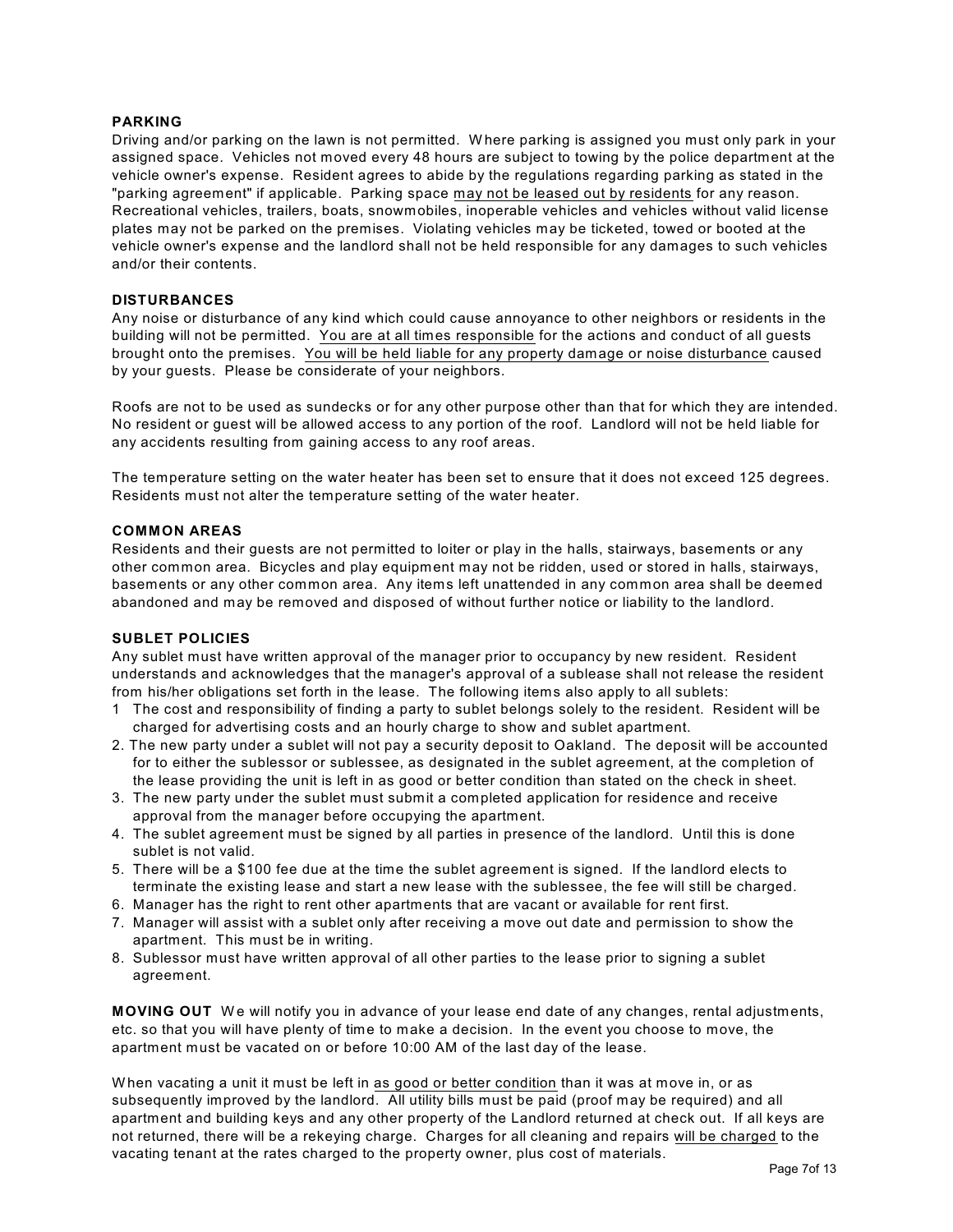#### **PROMISES TO REPAIR**

Any promise to repair, clean or improve the Premises (including the promised date of completion) that was made by Landlord before execution of the lease is listed under special conditions or in a separate addendum. Any deadlines so set shall not apply to any delay due to causes beyond Landlord's control.

#### **SECURITY DEPOSIT REFUND**

Security deposit refund will be made by one check to all parties to the lease. An alternate distribution arrangement may be requested if signed by all parties.

#### **COMPLIANCE WITH LAWS, GOVERNMENTAL ORDERS**

Any fines for violation of the lease or law caused by the resident, or the resident's guests, shall be paid by the resident. If the resident does not pay such fines, or any other charges such as late fees, bookkeeping charges, sublet fees, etc., the landlord may deduct such charges from payments received from the resident or the resident's security deposit. Management reserves the right to split any such fines equally among building residents if the person responsible for such fines cannot be determined. Unpaid charges may be deducted from the security deposit, turned over to an attorney or collection agency and the resident shall be responsible for all costs of collection.

**SEX OFFENDER REGISTRY NOTIFICATION** You may obtain information about the sex offender registry and persons registered with the registry by contacting the W isconsin Department of Corrections by phone at 877-234-0085 or on the Internet at http:/widocoffenders.org .

#### **NOTICE OF DOMESTIC ABUSE PROTECTIONS**

(1) As stated in section 106.50 (5m)(dm) of the W isconsin statutes, a tenant has a defense to an eviction action if the tenant can prove that the landlord knew, or should have known, the tenant is a victim of domestic abuse, sexual assault or stalking and that the eviction action is based on conduct related to domestic abuse, sexual assault or stalking committed by either of the following:

(a) A person who was not the tenant's invited guest.

(b) A person who was the tenant's invited guest, but the tenant has done either of the following:

1. Sought an injunction barring the person from the premises.

2. Provided a written statement to the landlord stating that the person will no longer be an invited guest of the tenant and the tenant has not subsequently invited the person to be the tenant's invited guest.

(2) A tenant who is the victim of domestic abuse, sexual assault or stalking may have the right to

terminate the rental agreement in certain limited situations, as provided in section 704.16 of the W isconsin statutes. If the tenant has safety concerns, the tenant should contact a local victim service provider or law enforcement agency.

(3) A tenant is advised that this notice is only a summary of the tenant's rights and the specific language of the statutes governs in all instances.

**COST OF COLLECTIONS** All costs of collecting debts unpaid by tenants or consigners shall be borne by the debtor(s) including, but not limited to, court costs, collection agency fees and attorneys fees.

**OTHER BREACHES OF LEASE** Any misuse of emergency services, harassment, threats or attempts to intimidate or coerce Oakland employees, contractors or neighbors shall be material breaches of the lease.

**SALE OF PROPERTY** Upon voluntary or involuntary transfer of ownership of the premises, Landlord's obligations under this agreement are expressly released by the Tenant(s). The new owner of the premises shall be solely responsible for Landlord's obligations under this contract.

**LEAD BASED PAINT** You agree to follow the practices recommended in the pamphlet "Protect Your Family From Lead in Your Homes" and to immediately notify the Landlord in writing if you observe any conditions indicating the presence of a potential lead based paint hazard.

**REFERENCES** Unless notified in writing to the contrary, landlord has permission to release information concerning this tenancy to parties requesting references.

#### **REPAYMENT OF RENTAL INCENTIVES UPON BREACH OF LEASE**

Rental incentives must be repaid by the tenant if the tenant, or the tenant's approved sublessee, abandons the premises, moves out under the terms of a stipulation or is evicted during the initial lease term. (revised Feb. 2016) Page 8 of 13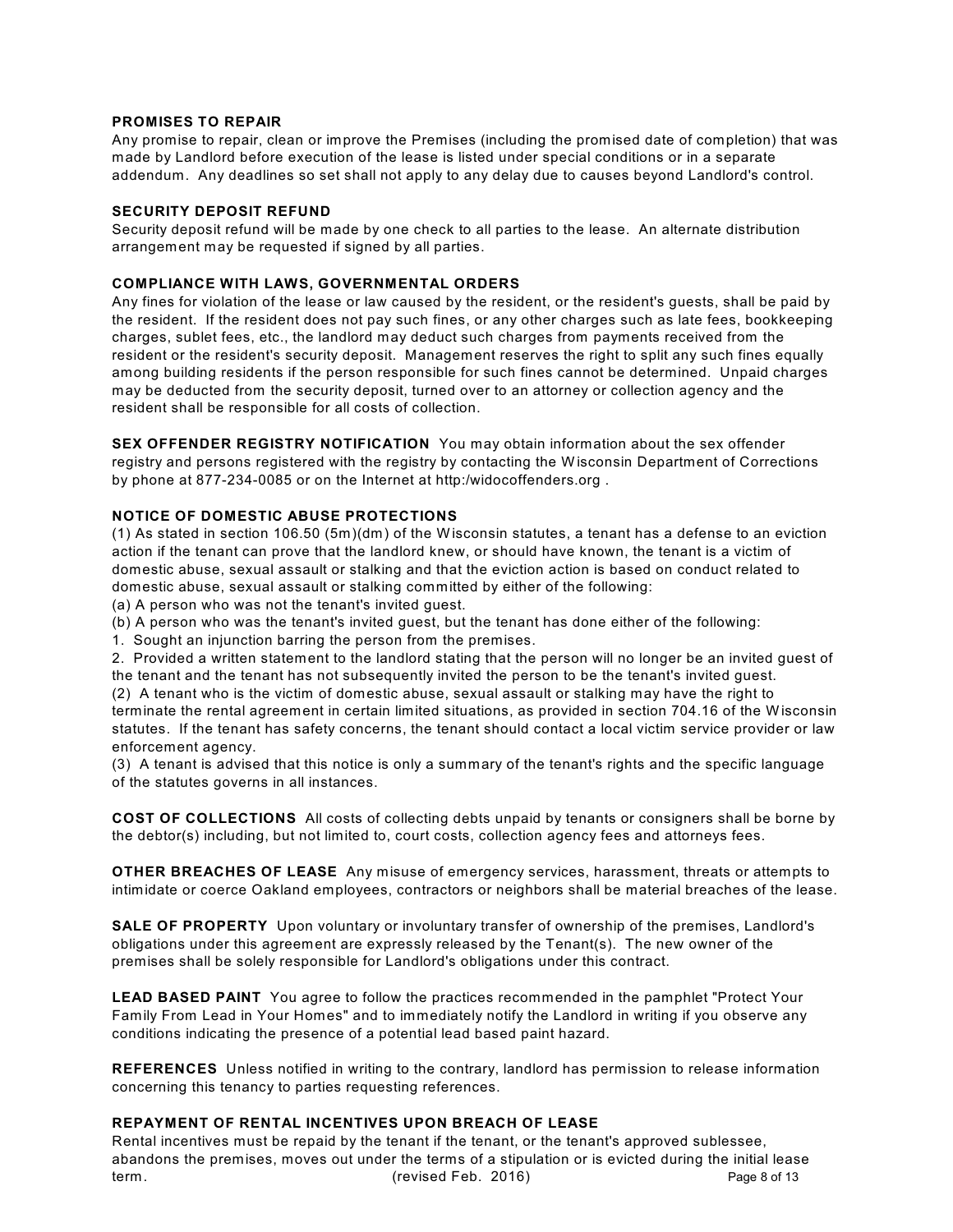| <b>Disclosure of Information on Lead-Based Paint</b><br>and Lead-Based Paint Hazards                                                                                                                                                                                                                                                                                                                                                                                            |  |                                                                                                                                                                               |      |  |  |
|---------------------------------------------------------------------------------------------------------------------------------------------------------------------------------------------------------------------------------------------------------------------------------------------------------------------------------------------------------------------------------------------------------------------------------------------------------------------------------|--|-------------------------------------------------------------------------------------------------------------------------------------------------------------------------------|------|--|--|
|                                                                                                                                                                                                                                                                                                                                                                                                                                                                                 |  | <b>Lead Warning Statement</b>                                                                                                                                                 |      |  |  |
| Housing built before 1978 may contain lead-based paint. Lead from paint, paint chips and dust can pose health<br>hazards if not taken care of properly. Lead exposure is especially harmful to young children and pregnant women.<br>Before renting pre-1978 housing, landlords must disclose the presence of known lead-based paint and lead- based<br>paint hazards in the dwelling. Tenants must also receive a Federally approved pamphlet on lead poisoning<br>prevention. |  |                                                                                                                                                                               |      |  |  |
|                                                                                                                                                                                                                                                                                                                                                                                                                                                                                 |  | Lessor's Disclosure (initial)                                                                                                                                                 |      |  |  |
| <b>WD</b>                                                                                                                                                                                                                                                                                                                                                                                                                                                                       |  | (a) Presence of lead-based paint or lead-based paint hazards (check one below):                                                                                               |      |  |  |
|                                                                                                                                                                                                                                                                                                                                                                                                                                                                                 |  | $\Box$ Known lead-based paint and/or lead-based paint hazards are present in the housing (explain).                                                                           |      |  |  |
|                                                                                                                                                                                                                                                                                                                                                                                                                                                                                 |  |                                                                                                                                                                               |      |  |  |
|                                                                                                                                                                                                                                                                                                                                                                                                                                                                                 |  | ⊠ Lessor has no knowledge of lead-based paint                                                                                                                                 |      |  |  |
| WD.                                                                                                                                                                                                                                                                                                                                                                                                                                                                             |  | (b) Records and reports available to the lessor (check one below):                                                                                                            |      |  |  |
|                                                                                                                                                                                                                                                                                                                                                                                                                                                                                 |  | Lessor has provided the lessee with all available records and reports pertaining to lead-based<br>paint and/or lead-based paint hazards in the housing (list documents below) |      |  |  |
|                                                                                                                                                                                                                                                                                                                                                                                                                                                                                 |  |                                                                                                                                                                               |      |  |  |
|                                                                                                                                                                                                                                                                                                                                                                                                                                                                                 |  |                                                                                                                                                                               |      |  |  |
|                                                                                                                                                                                                                                                                                                                                                                                                                                                                                 |  | ⊠ Lessor has no reports or records pertaining to lead-based paint and/or lead-based paint hazards in<br>the housing.                                                          |      |  |  |
|                                                                                                                                                                                                                                                                                                                                                                                                                                                                                 |  | Lessee's Acknowledgment (initial)                                                                                                                                             |      |  |  |
|                                                                                                                                                                                                                                                                                                                                                                                                                                                                                 |  | © Lessee has received copies of all information listed above.                                                                                                                 |      |  |  |
|                                                                                                                                                                                                                                                                                                                                                                                                                                                                                 |  | © Lessee has received the pamphlet "Protect Your Family from Lead in Your Home."                                                                                              |      |  |  |
|                                                                                                                                                                                                                                                                                                                                                                                                                                                                                 |  | <b>Agent's Acknowledgment (initial)</b>                                                                                                                                       |      |  |  |
| _WD                                                                                                                                                                                                                                                                                                                                                                                                                                                                             |  | (e) Agent has informed the lessor of the lessor's obligations under 42 U.S.C 4582(d) and is aware of<br>his/her responsibility to ensure compliance.                          |      |  |  |
|                                                                                                                                                                                                                                                                                                                                                                                                                                                                                 |  | <b>Certification of Accuracy</b>                                                                                                                                              |      |  |  |
| The following parties have reviewed the information above and certify, to the best of their knowledge, that the information<br>provided by the signatory is true and accurate.                                                                                                                                                                                                                                                                                                  |  |                                                                                                                                                                               |      |  |  |
| Lessor                                                                                                                                                                                                                                                                                                                                                                                                                                                                          |  | Date<br>Lessor                                                                                                                                                                | Date |  |  |
| Lessee                                                                                                                                                                                                                                                                                                                                                                                                                                                                          |  | Date<br>Lessee                                                                                                                                                                | Date |  |  |
| Agent                                                                                                                                                                                                                                                                                                                                                                                                                                                                           |  | Date<br>Agent                                                                                                                                                                 | Date |  |  |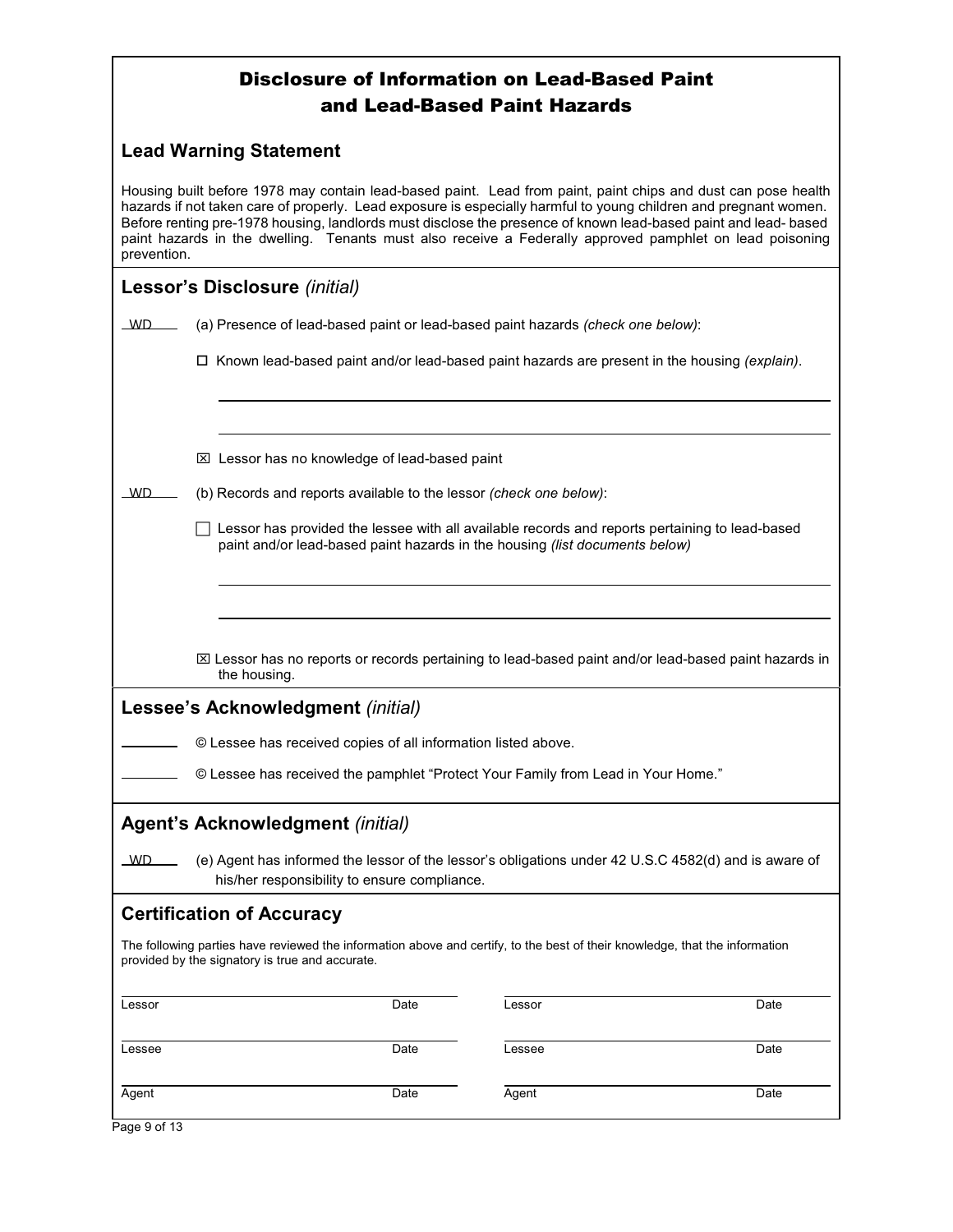

# **CITY OF MADISON FIRE DEPARTMENT**

325 West Johnson St, Madison, WI 53703-2295 Phone: 608-266-4420 • Fax: 608-267-1100 • E-mail: fire@cityofmadison.com

**SMOKE ALARM REQUIREMENTS FOR OWNERS & TENANTS** 

**Madison General Ordinance (MGO) 34.42 (3) Maintenance of Smoke Alarms** establishes the following requirements for property owners and tenants relative to the maintenance of smoke alarms:

#### 1) **The owner of any residential building shall:**

- a) Replace the battery for a secondary power supply in all smoke alarms each time the lease is renewed or once each year, whichever time period is shorter, or as recommended by the manufacturer.
- b) Replace the batteries in any smoke alarm whenever the battery is insufficient or unable tp power the smoke alarm.
- c) Replace non-operational, damaged, or missing smoke alarms with smoke alarms meeting the requirements of MGO 32.42 (2)(a).
- d) Provide all tenants with the manufacturer's maintenance and testing instructions.
- e) Upon each new lease and at least once every 12 months for every continuing tenant, provide tenants with fire safety educational materials as prescribed by the Fire Chief. Materials are available at www.madisonfire.org.
- f) Upon each new lease and once every year for every continuing tenant, complete and sign this document as prescribed in MGO 32.06(4).
- 2) **The tenant shall be responsible for:**
	- a) Maintaining and testing, in accordance with the manufacturer's instructions, smoke alarms that are within the dwelling unit during the term of the tenancy.
	- b) Notifying the owner in writing if a smoke alarm becomes inoperable. The owner shall have five days from receipt of such written notice to repair and replace the inoperable alarm(s). Any smoke alarms which are powered with standard batteries which are found to be inoperable shall be replaced by the owner with smoke alarms meeting the requirements of MGO 32.42 (2)(a).
	- c) Completing and signing this document as prescribed in MGO 32.06(4).
- 3) No person, including tenants or occupants, shall tamper with, remove, damage or otherwise render any smoke alarm inoperable. (MGO 34.26).
- 4) W here smoke alarms powered solely by commercial light and power have been installed and maintained in accordance with this chapter, such smoke alarms shall continue to be used and maintained in accordance with the manufacturer's instructions.
- 5) No smoke alarm may remain in service for more than ten years unless the manufacturer specifies a different service life.

**ANY PERSON WHO VIOLATES ANY PROVISION OF SEC. 34.26 SHALL BE SUBJECT TO A MAXIMUM FORFEITURE OF \$172 FOR THE FIRST VIOLATION.**

**NO DWELLING UNIT OR PREMISES MAY BE OCCUPIED, USED OR RENTED WHICH DOES NOT COMPLY WITH THIS ORDINANCE.**

#### **TENANT**

By signing this I state that I have read this document and understand

- 1. That the required alarms are installed and operating in accordance with this section.
- 2. It is a violation to tamper with, remove, alter, damage or otherwise render any smoke alarm inoperable.
- 3. My responsibilities for the maintenance and testing of smoke alarms as outlined in MGO 34.42.
- 4. The penalties for rendering smoke alarms inoperable or otherwise affecting the performance of the alarm.

| . enar<br>- --<br>ш.<br>______                    | _____<br>____<br>___________<br>___________<br>__<br>________<br>____ |
|---------------------------------------------------|-----------------------------------------------------------------------|
| Sin.<br>__<br>_________<br>______<br>______<br>__ | ____<br>____<br>_____<br>____<br>____<br>______<br>__                 |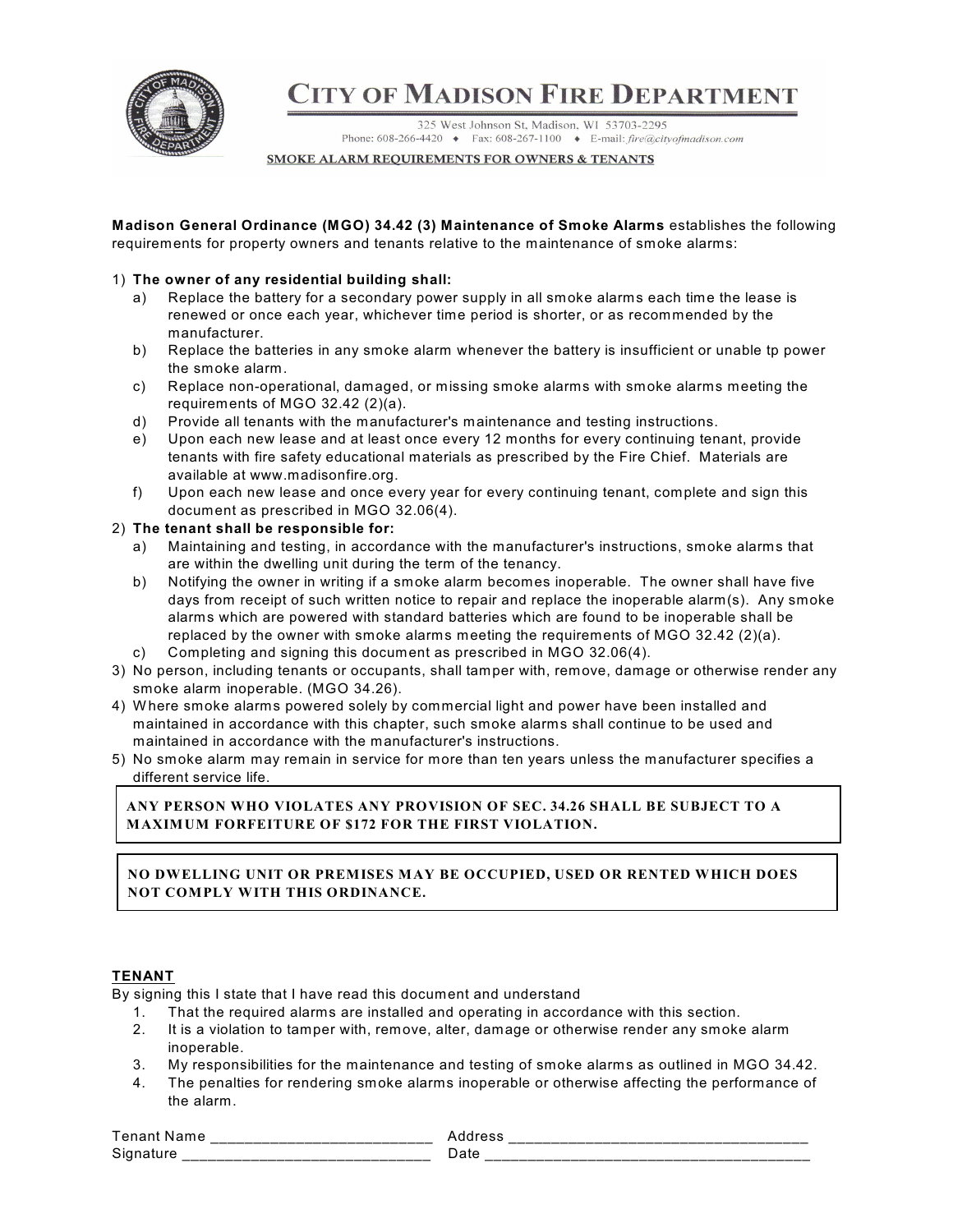#### **OWNER**

By signing this I state that I have read this document and understand:

- 1. That the required alarms are installed and operating in accordance with this section.
- 2. It is a violation to tamper with, remove, alter, damage or otherwise render any smoke alarm inoperable.
- 3. My responsibilities for the installation of smoke alarms as outlined in MGO 34.42.
- 4. The penalties for rendering smoke alarms inoperable or otherwise affecting the performance of the alarm.

| Owner Name | Oakland Property Services,<br>Agent for Owner                     |      | Address 122 E. Olin Ave, Suite 195<br>Madison, WI 53713                                       |
|------------|-------------------------------------------------------------------|------|-----------------------------------------------------------------------------------------------|
| Signature  |                                                                   | Date |                                                                                               |
|            | Prevention Unit of the Madison Fire Department at (608) 266-4484. |      | Questions concerning placement and maintenance of smoke alarms should be directed to the Fire |

# **SMOKE ALARMS SAVE LIVES!**

Rev. 5/12/09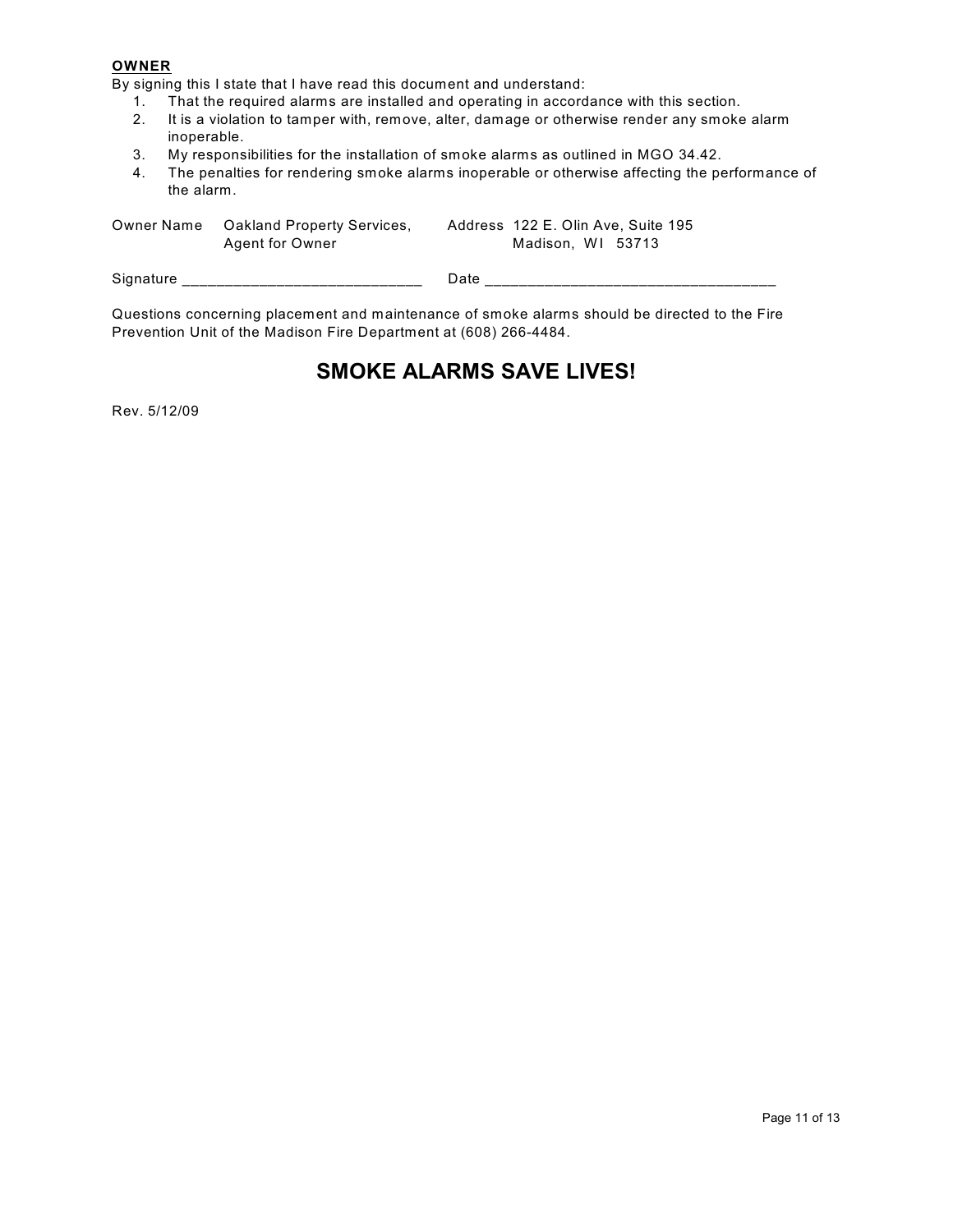The smoke alarms in your apartment are there for your protection. **NEVER** tamper with them or remove them. Report to your landlord immediately any doors, lighting, smoke detectors or fire extinguishers that are missing or not working properly.

1. **In Case of Fire**: Call 911 immediately and get everyone out.

#### **Cooking Fires:**

- 1. Unattended cooking is the #1 cause of residential fires. Stay in the kitchen and keep your eye on your stove. Wear short or close-fitting sleeves and turn pan handles inward to prevent spills and burns.
- 2. Keep cooking surfaces clean to prevent food and grease build up.
- 3. If the alarm goes off from cooking, open a door or window. Do not attempt to disable the smoke alarm.
- 4. If the fire is still confined to a pan, slide a tight-fitting lid over the flames to smother a grease or oil fire. Then turn off the stove and leave the lid on until the pan cools. Do **NOT** attempt to move something that is on fire.
- 5. Some small fires may be smothered with baking soda. Never use water or flour in cooking fires.
- 6. For oven fires, shut the oven door and turn off the stove to smother.
- 7. If the fire is spreading beyond the container **OR** if you have **ANY** doubts about containing the fire, leave the building immediately and call 911.

#### **Evacuation**

- 1. Develop and practice a fire escape plan with roommates/family and know at least two ways out of each room.
- 2. Select a safe meeting place outside and away from your building. Make sure everyone knows where it is and that they should go there once they have evacuated the building.
- 3. At a party, nightclub or large-scale event, know two ways out in case of an emergency.
- 4. Doors to basements, laundry and furnace rooms are "fire doors" that must be closed at all times (never propped open). These doors are meant to inhibit the spread of smoke and fire. Keeping them closed during a fire saves lives and property.

#### **Fire Extinguishers**

1. If the fire is spreading AND you are familiar with the proper use of fire extinguishers, you may then attempt to extinguish the fire. Know both your limits and the fire extinguisher's limits.

2. Be familiar with use **BEFORE** fire starts. Remember **PASS**...**P**ull the pin, **A**im low at base of fire, **S**queeze lever to discharge, **S**weep nozzle from side to side.

3. **ALWAYS** keep your back to an unobstructed exit that is free from fire.

#### **Grilling**

- 1. Local fire ordinances prohibit open-flame cooking devices from being used on combustible balconies (charcoal, wood, PL, etc.)
- 2. ANYTHING with an open flame must be at least 10 feet from the building. Grills that are powered by the small PL cylinders (2.5 lb. water capacity) are allowed to be stored on combustible balconies or within the 10 ft. limit, but cannot be used there.
- 3. Make sure the coals are completely cooled down with water before disposing of them (coals may stay hot for up to 48 hours after use).
- 4. Make sure all ashes are contained in a non-combustible container.

#### **Candles % Smoking Materials**

- 1. Make sure candles are in a sturdy container and kept at least 3 feet from anything flammable.
- 2. ALWAYS BLOW OUT candles before leaving apartment or going to sleep.
- 3. **Improperly discarded smoking materials are the leading cause of fatal fires make sure smoking materials are fully extinguished by dousing them in water and disposing of them in a non-combustible container.**

#### **Final Notes**

- 1. An estimated 40% of fatal fires involve the use of alcohol by victims, their family members or friends.
- 2. Leave hallways clear of clutter (garbage bags, bicycles, etc.) In the event of a fire, the hallway may be your path to safety.
- 3. After move-in, tour hallways, basement and common areas to locate exits (doors & windows). Know where fire extinguishers are, and which doors should be kept closed.

**For more information, visit**: www.madisonfire.org